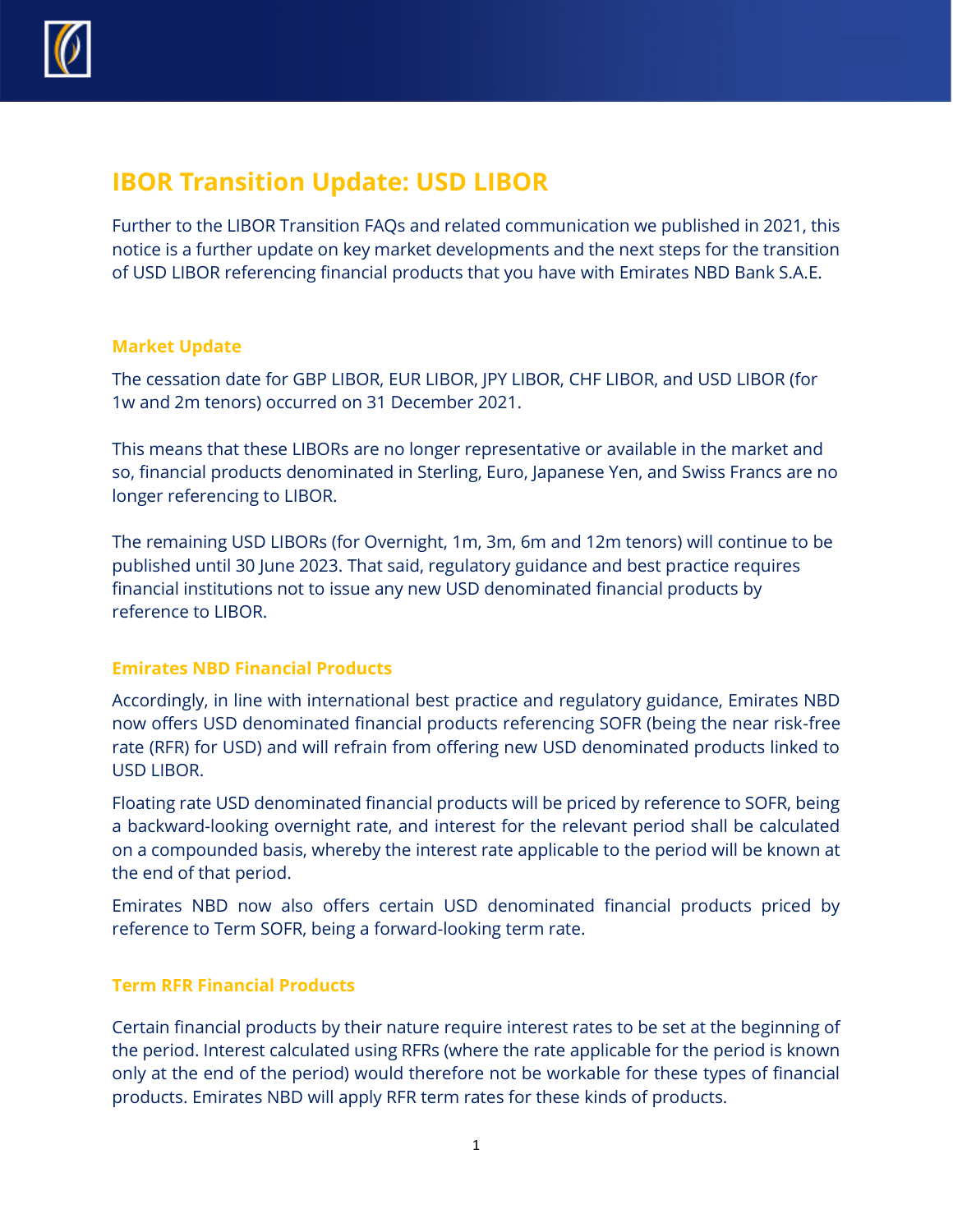As a valued client of Emirates NBD, please be aware that an active derivatives market for hedging exposure under a RFR term rate product is yet to develop.

#### **Impact on your Business**

We strongly encourage all of our customers to make the necessary adjustments to their financial management systems, processes and procedures to facilitate RFR linked disbursements under new contracts.

Please refer to the below table to understand how your financial contracts with Emirates NBD will be impacted.

| <b>Contract Status</b>                                                                                               | <b>Details</b>                                                                                                                                                                                              |
|----------------------------------------------------------------------------------------------------------------------|-------------------------------------------------------------------------------------------------------------------------------------------------------------------------------------------------------------|
| USD facilities linked to LIBOR under<br>existing contracts with maturity date<br>before June 2023                    | No action required.<br>USD LIBOR will apply until maturity.                                                                                                                                                 |
| USD facilities linked to LIBOR under<br>existing contracts with maturity date<br>after June 2023                     | USD LIBOR will continue for now.<br>Your Emirates NBD relationship<br>manager will contact you in 2022 to<br>transition the LIBOR linked contract to<br>SOFR.                                               |
| USD, GBP, JPY, and CHF facilities under<br>new contracts (i.e. contracts entered into<br>on or after 1 January 2022) | Any USD, GBP, JPY or CHF facilities<br>under a new contract will be priced by<br>reference to the corresponding RFR<br>(i.e. SOFR, SONIA, TONAR, SARON,<br>respectively).                                   |
| USD and GBP facilities under new<br>contracts for certain short-term facilities                                      | Any USD or GBP facilities in respect of<br>such short-term facilities under a new<br>contract will be priced by reference to<br>the corresponding Term RFR (i.e. Term<br>SOFR and Term SONIA respectively). |

Please contact your Emirates NBD relationship manager for more details.

### **Disclaimer**

No person may rely on the information or any opinion set out in this document. Neither this document, nor any information or opinion set out herein, shall constitute advice in any form, including legal, regulatory, financial, tax or otherwise. Neither Emirates NBD nor any of its